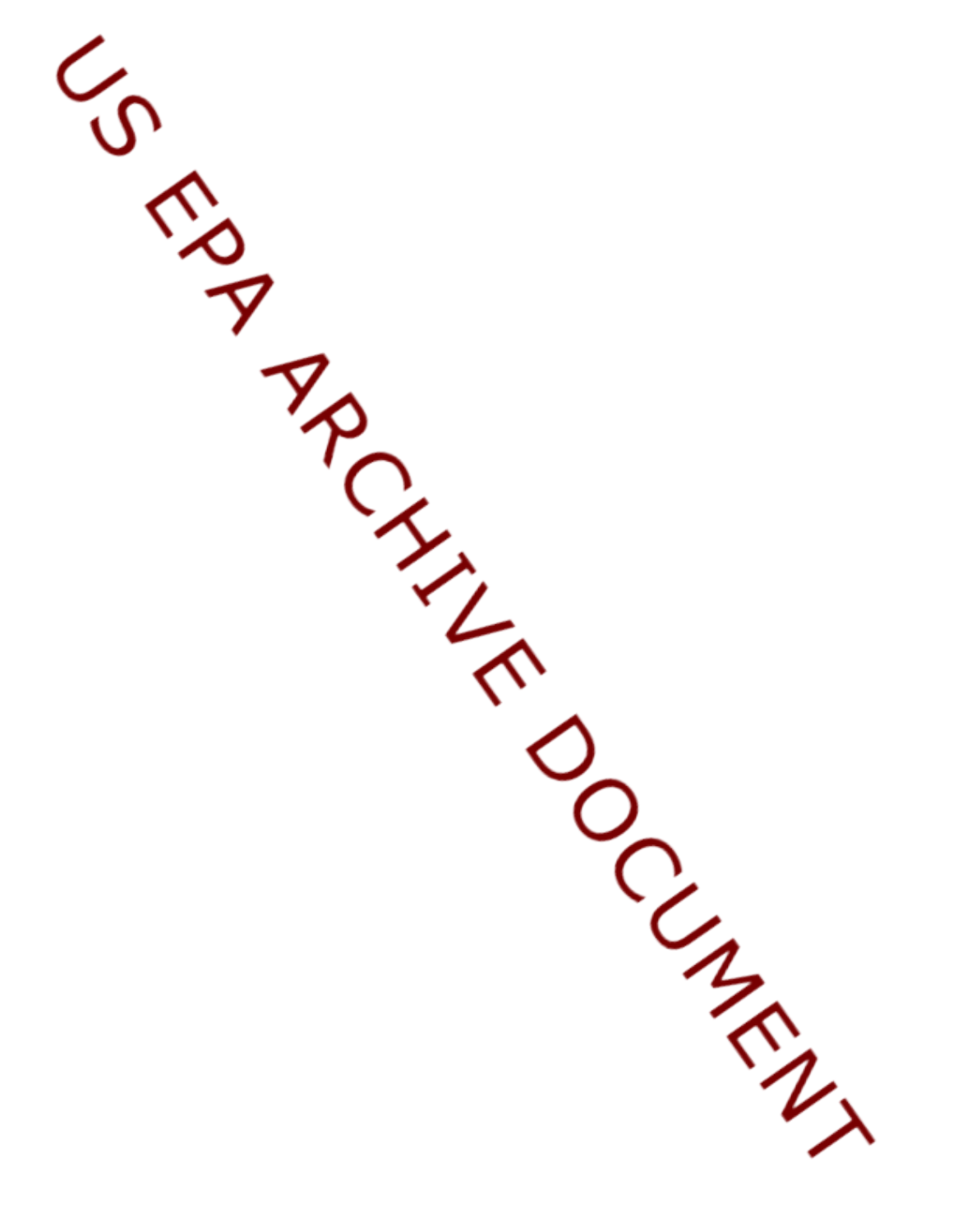## **Consumer Factsheet on: 1,2,4-TRICHLOROBENZENE**

### [List of Contaminants](http://www.epa.gov/safewater/hfacts.html)

 As part of the Drinking Water and Health pages, this fact sheet is part of a larger publication: **National Primary Drinking Water Regulations** 

 States Environmental Protection Agency (EPA). This is a factsheet about a chemical that may be found in some public or private drinking water supplies. It may cause health problems if found in amounts greater than the health standard set by the United

#### **What is 1,2,4-TCB and how is it used?**

 trichlorobenzene is primarily as a dye carrier. It is also used to make herbicides and other organic 1,2,4-Trichlorobenzene (1,2,4-TCB) is an aromatic, colorless organic liquid. The greatest use of 1,2,4 chemicals; as a solvent; in wood preservatives; in abrasives. It was once used as a soil treatment for termite control.

 The list of trade names given below may help you find out whether you are using this chemical at home or work.

#### **Trade Names and Synonyms:**

Hostetex L-PEC **Trichlorobenzol** 

#### **Why is 1,2,4-TCB being Regulated?**

 based solely on possible health risks and exposure, are called Maximum Contaminant Level Goals. In 1974, Congress passed the Safe Drinking Water Act. This law requires EPA to determine safe levels of chemicals in drinking water which do or may cause health problems. These non-enforceable levels,

 The MCLG for 1,2,4-trichlorobenzene has been set at 0.07 parts per million (ppm) because EPA believes this level of protection would not cause any of the potential health problems described below.

 Based on this MCLG, EPA has set an enforceable standard called a Maximum Contaminant Level (MCL). MCLs are set as close to the MCLGs as possible, considering the ability of public water systems to detect and remove contaminants using suitable treatment technologies.

 should it occur in drinking water. The MCL has also been set at 0.07 ppm because EPA believes, given present technology and resources, this is the lowest level to which water systems can reasonably be required to remove this contaminant

These drinking water standards and the regulations for ensuring these standards are met, are called National Primary Drinking Water Regulations. All public water supplies must abide by these regulations.

#### **What are the Health Effects?**

 people are exposed to it at levels above the MCL for relatively short periods of time: changes in liver, kidneys and adrenal glands Short-term: EPA has found 1,2,4-trichlorobenzene to potentially cause the following health effects when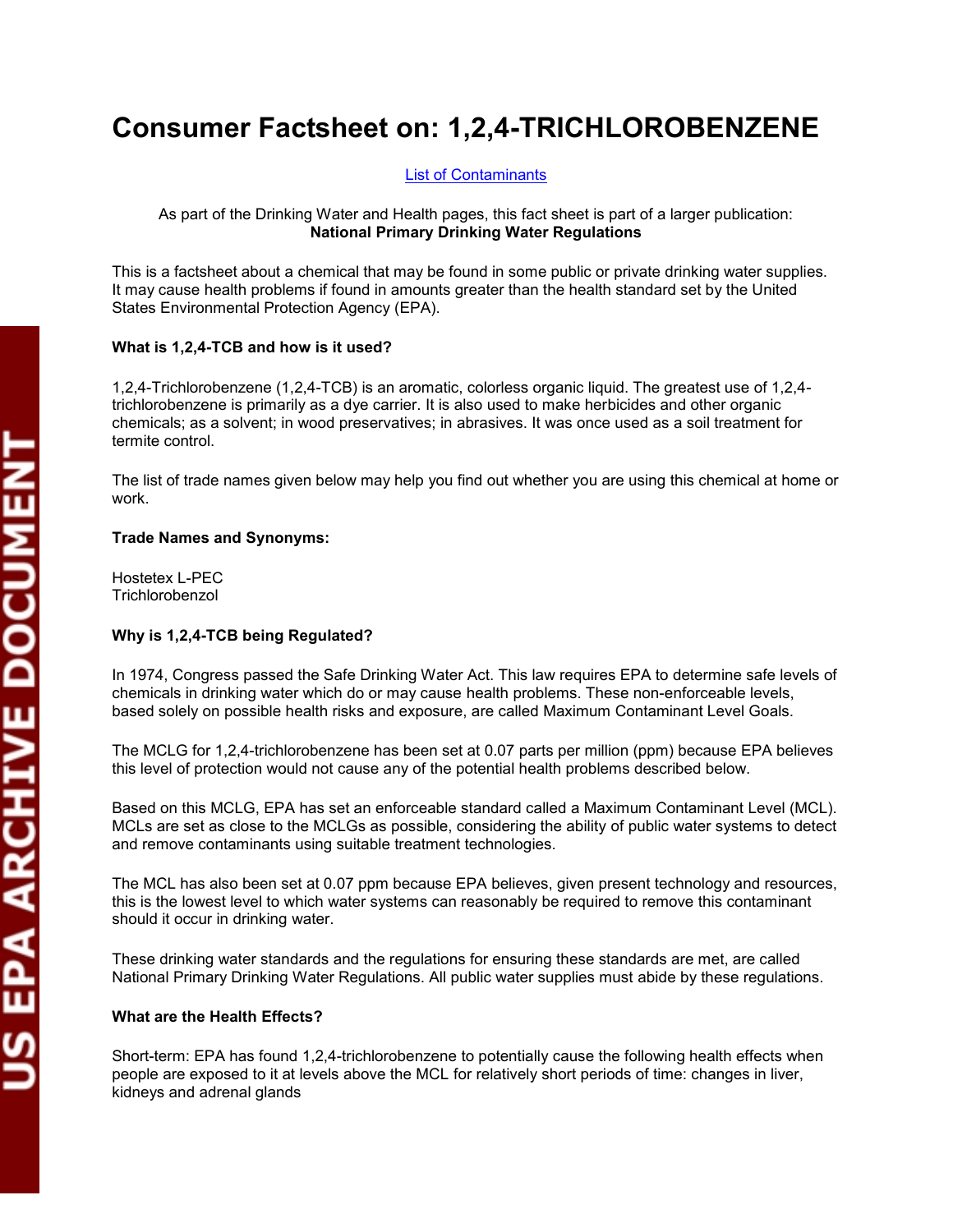exposure at levels above the MCL: increased adrenal gland weights Long-term: 1,2,4-Trichlorobenzene has the potential to cause the following effects from a lifetime

#### **How much 1,2,4-TCB is produced and released to the environment?**

Current production figures on 1,2,4-trichlorobenzene are not available. EPA estimated 1983 production to be in the range of 3 to 8 million lbs., with imports over 3 million lbs. Major environmental releases of 1,2,4 trichlorobenzene are due to its manufacture and use as a dye carrier.

From 1987 to 1993, according to EPA's Toxic Chemical Release Inventory, 1,2,4-trichlorobenzene releases to land and water totalled over 180,000 lbs. These releases were primarily from textile finishing industries. The largest releases occurred in North Carolina and Virginia.

#### **What happens to 1,2,4-TCB when it is released to the environment?**

 samples which indicates that it can be transported there by some process. If released to water it will largely evaporate within a few hours. It has some potential to accumulate in fish. 1,2,4-Trichlorobenzene (1,2,4-TCB) binds well to the soil and therefore will not leach appreciably to the groundwater when released to land. However, 1,2,4-TCB has been detected in some groundwater

#### **How will 1,2,4-TCB be Detected in and Removed from My Drinking Water?**

 required your water supplier to collect water samples every 3 months for one year and analyze them to The regulation for 1,2,4-trichlorobenzene became effective in 1994. Between 1993 and 1995, EPA find out if 1,2,4-trichlorobenzene is present above 0.5 ppb. If it is present above this level, the system must continue to monitor this contaminant.

If contaminant levels are found to be consistently above the MCL, your water supplier must take steps to reduce the amount of 1,2,4-trichlorobenzene so that it is consistently below that level. The following treatment methods have been approved by EPA for removing 1,2,4-trichlorobenzene: Granular activated charcoal in combination with Packed Tower Aeration.

#### **How will I know if 1,2,4-TCB is in my drinking water?**

 If the levels of 1,2,4-trichlorobenzene exceed the MCL, 0.07 ppm, the system must notify the public via newspapers, radio, TV and other means. Additional actions, such as providing alternative drinking water supplies, may be required to prevent serious risks to public health.

#### **Drinking Water Standards:**

Mclg: 0.07 ppm

Mcl: 0.07 ppm

# **1,2,4-TCB Releases to Water and Land, 1987 to 1993 (in pounds): Water Land**

|                           | Water   | Land   |
|---------------------------|---------|--------|
| <b>TOTALS (in pounds)</b> | 157,541 | 22,835 |
| Top Five States*          |         |        |
| NC.                       | 80,253  | 13,209 |
| VA                        | 36,970  | 0      |
| GA                        | 17,639  | 8.951  |
| <b>WV</b>                 | 20,300  | 0      |
| <b>NY</b>                 | 1.150   |        |